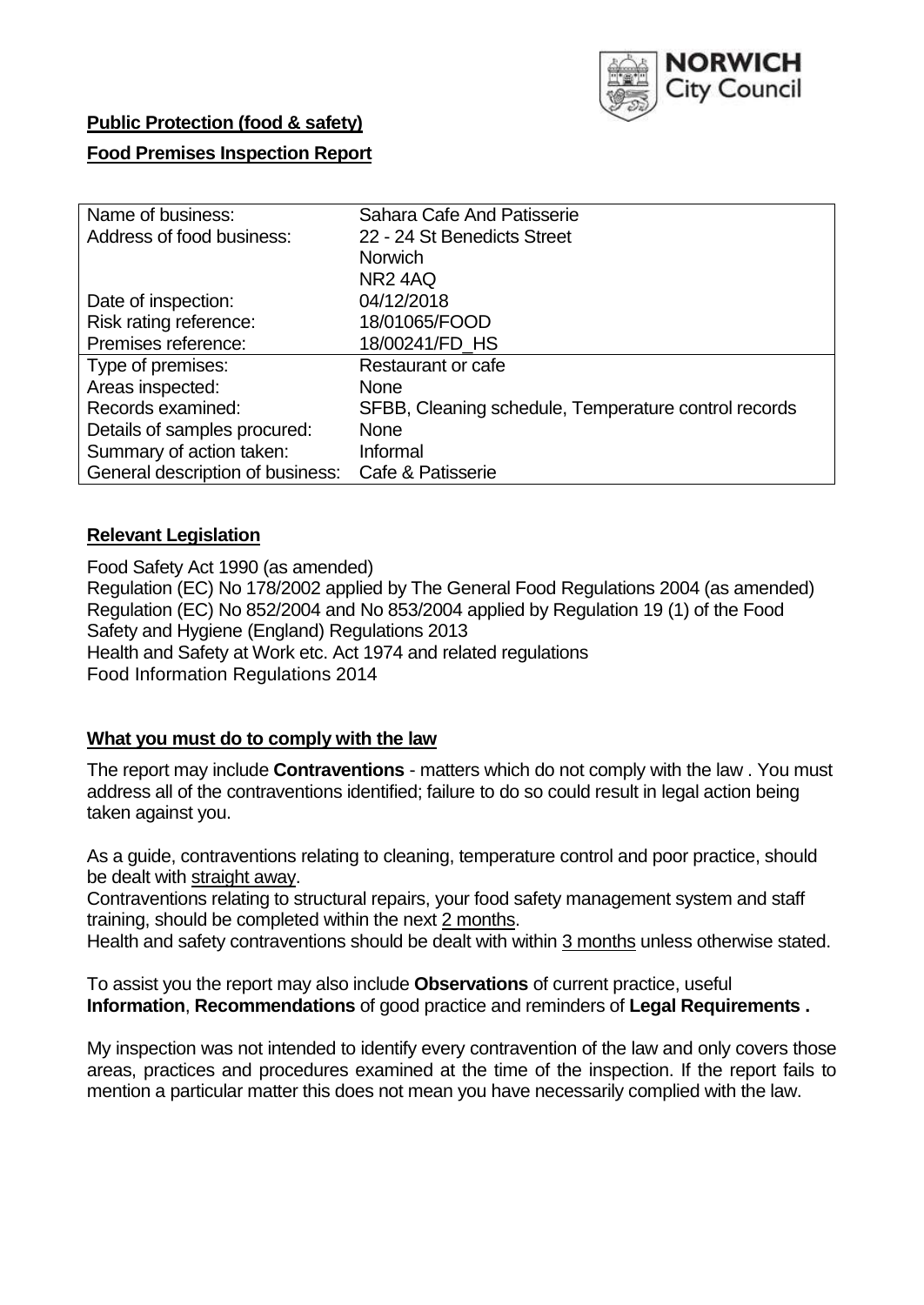# **FOOD SAFETY**

### **How we calculate your Food Hygiene Rating:**

The food safety section has been divided into the three areas which you are scored against for the hygiene rating: 1. food hygiene and safety procedures, 2. structural requirements and 3. confidence in management/control procedures. Each section begins with a summary of what was observed and the score you have been given. Details of how these scores combine to produce your overall food hygiene rating are shown in the table.

| <b>Compliance Area</b>                     |          |    |                | <b>You Score</b> |                |    |           |    |                |  |  |
|--------------------------------------------|----------|----|----------------|------------------|----------------|----|-----------|----|----------------|--|--|
| Food Hygiene and Safety                    |          |    |                | $\Omega$         | 5              | 10 | 15        | 20 | 25             |  |  |
| <b>Structure and Cleaning</b>              |          |    | $\overline{0}$ | 5                | 10             | 15 | 20        | 25 |                |  |  |
| Confidence in management & control systems |          |    | $\Omega$       | 5                | 10             | 15 | 20        | 30 |                |  |  |
|                                            |          |    |                |                  |                |    |           |    |                |  |  |
| <b>Your Total score</b>                    | $0 - 15$ | 20 | $25 - 30$      |                  | $35 - 40$      |    | $45 - 50$ |    | > 50           |  |  |
| <b>Your Worst score</b>                    | 5        | 10 | 10             |                  | 15             |    | 20        |    | $\blacksquare$ |  |  |
|                                            |          |    |                |                  |                |    |           |    |                |  |  |
| <b>Your Rating is</b>                      | 5        | 4  | 3              |                  | $\overline{2}$ |    |           |    | $\Omega$       |  |  |

Your Food Hygiene Rating is 5 - a very good standard



# **1. Food Hygiene and Safety**

Food hygiene standards are high. You demonstrated a very good standard of compliance with legal requirements. You have safe food handling practices and procedures and all the necessary control measures to prevent cross-contamination are in place. Some minor contraventions require your attention. **(Score 5)**

## Contamination risks

**Observation** I was pleased to see that contamination risks were controlled

**Recommendation** I recommend you provide a tab grabber for food orders above where food is being prepared

#### Hand-washing

**Observation** Hand washing was managed well and wash-hand basins were well stocked with hand cleaning material.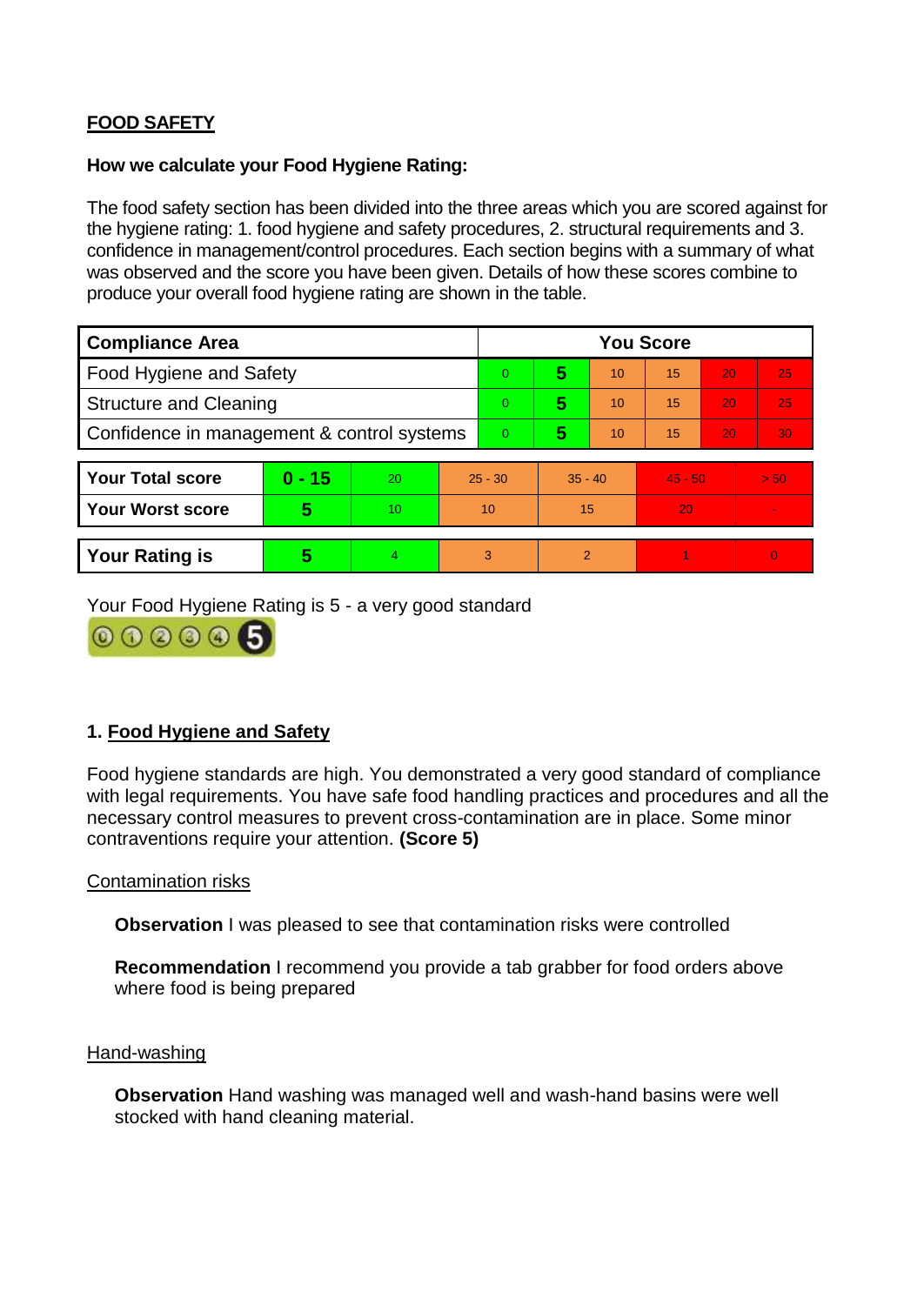## Personal Hygiene

**Observation** I was pleased to see that standards of personal hygiene were high.

## Temperature Control

**Guidance** It is essential to know that your probe thermometer is working properly. If the reading is outside these ranges you should replace your probe or return it to the manufacturer to be calibrated. A simple way to check a digital probe is to put it in iced water and boiling water:

- The readings in iced water should be between -1°C and 1°C.
- The readings in boiling water should be between 99°C and 101°C.

**Recommendation** Your SFBB pack contains details of how to calibrate your probe thermometer so you can be sure it is giving the correct reading. Discard the probe if it deviates by more than +/- 1 degree C

**Recommendation** Rapid cooling can be achieved by reducing the portion size, either by cutting food into smaller pieces or by decanting into several smaller shallow containers

**Observation** I was pleased to see you were able to limit bacterial growth and/or survival by applying appropriate temperature controls at points critical to food safety and that you were diligently monitoring temperatures.

## Poor Practices

**Observation** The following matters represented poor practice and if allowed to continue may cause food to become contaminated or lead to its deterioration

- eggs were being stored at ambient temperatures it is a government recommendation that eggs are stored in the fridge
- 3 packets of cherry tomatoes were being stored beyond their 'best before' date of 1/12

# **2. Structure and Cleaning**

The structure facilities and standard of cleaning and maintenance are all of a good standard and only minor repairs and/or improvements are required. Pest control and waste disposal provisions are adequate. The minor contraventions require your attention. **(Score 5)**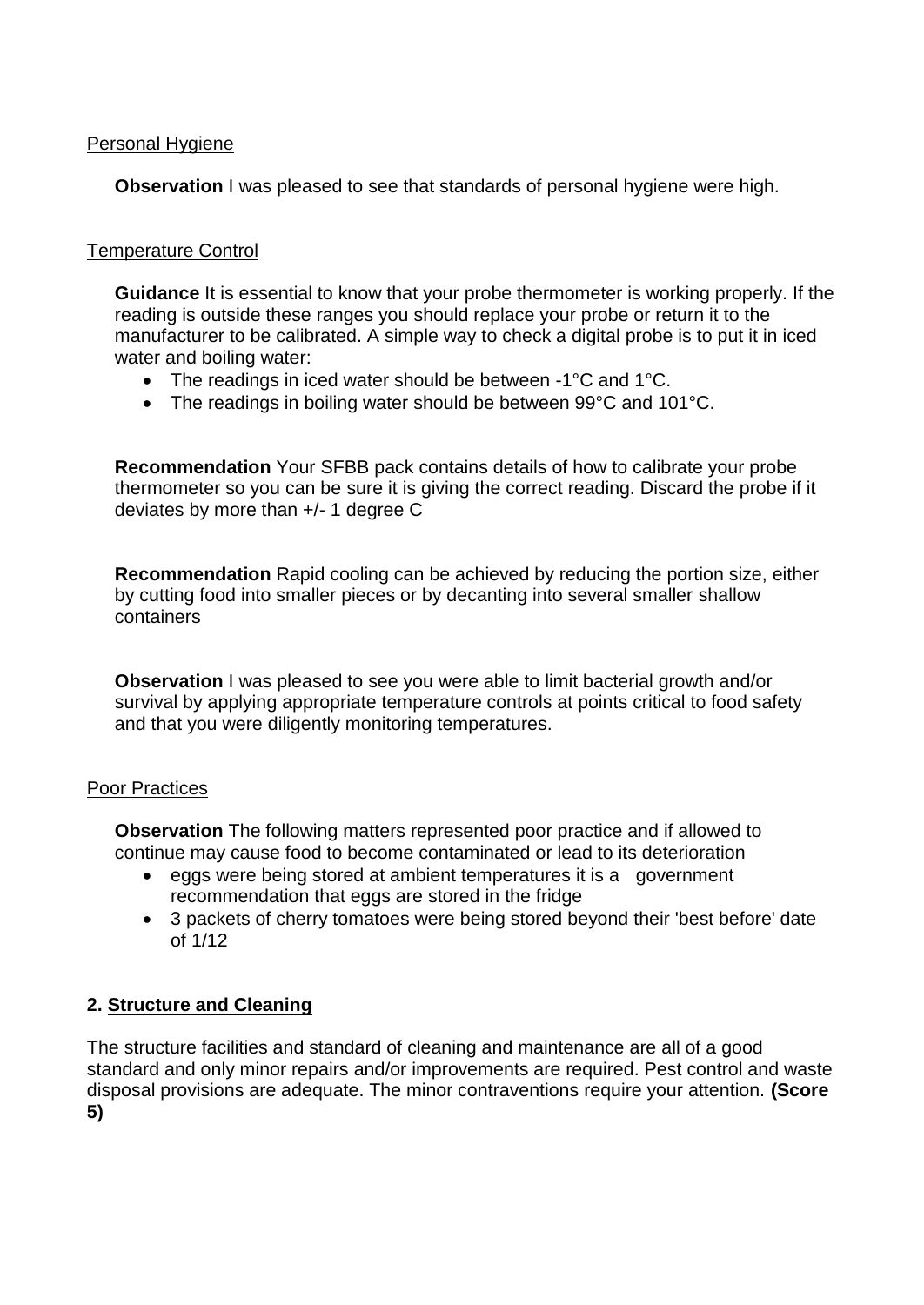## Cleaning of Structure

**Observation** The kitchen had been well maintained and the standard of cleaning was exceptionally high.

#### Cleaning of Equipment and Food Contact Surfaces

**Observation** You had dedicated equipment for the preparation of raw and ready-to-eat foods.

#### Cleaning Chemicals / Materials / Equipment and Methods

**Observation** I was pleased to see that the premises was kept clean and that your cleaning materials, methods and equipment were able to minimise the spread of harmful bacteria between surfaces.

#### **Maintenance**

**Contravention** The following items had not been suitably maintained and must be repaired or replaced:

- split seals to the Larder fridge
- bare wood to shelves in the servery. You need to paint or seal the selves to leave a smooth surface that is easy to clean

#### Facilities and Structural provision

**Observation** I was pleased to see the premises had been well maintained and that adequate facilities had been provided.

#### Pest Control

**Observation** I was pleased to see that premises was proofed against the entry of pests and that pest control procedures were in place.

## **3. Confidence in Management**

A food safety management system is in place and you demonstrate a very good standard of compliance with the law. Food hazards are understood properly controlled managed and reviewed. Your records are appropriate and generally maintained. Your staff are suitably supervised and trained. You have a good track record. There are some minor contraventions which require your attention. **(Score 5)**